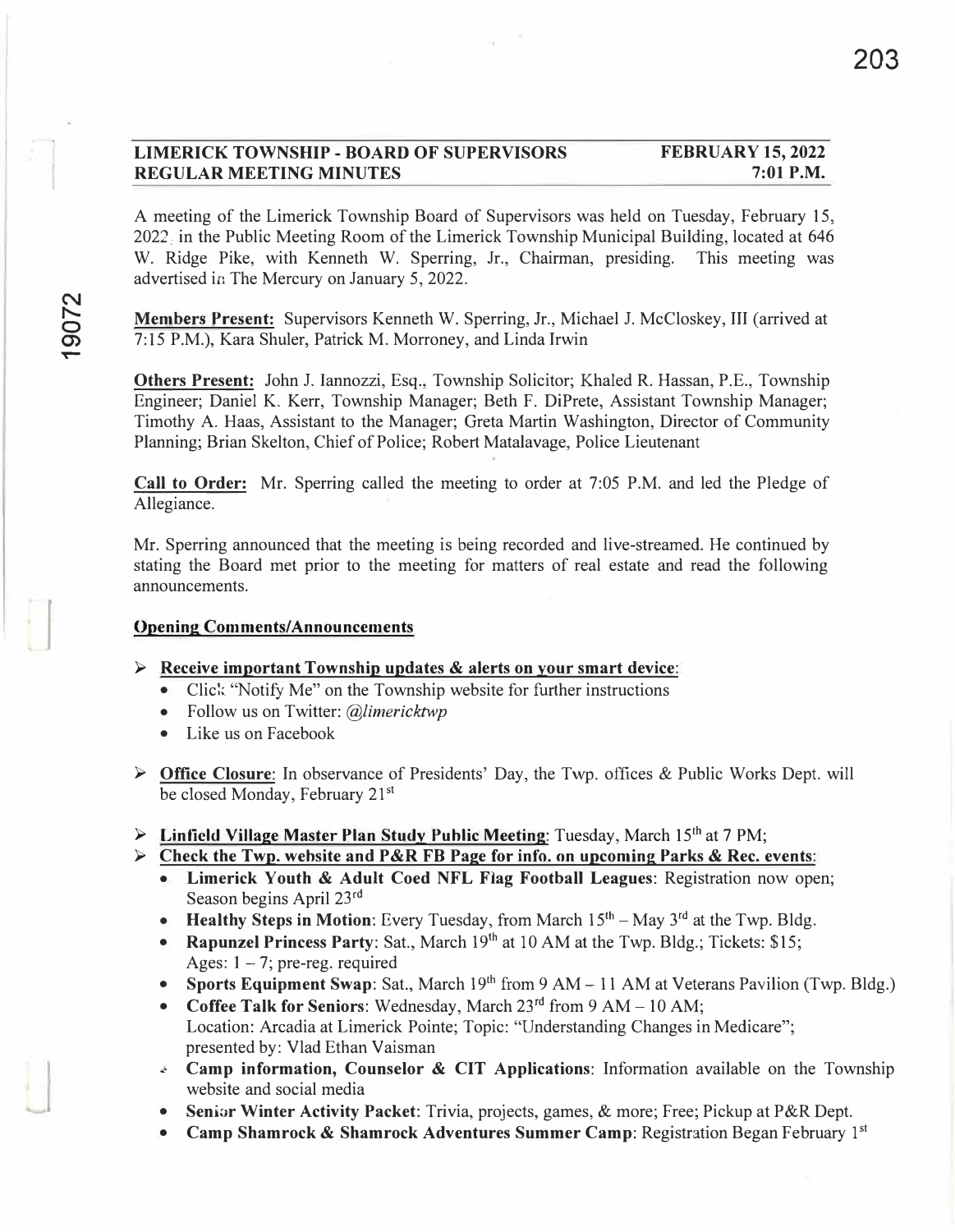Board of Supervisors February 15, 2022 Page 2, Minutes

#### **Consideration of Minutes: 2/1/22**

**Motion was made** by Mr. Morroney, and seconded by Ms. Shuler, to approve the minutes of the February 1, 2022, Board of Supervisors' meeting. Motion passed unanimously.

#### **Public Comments on Agenda Items: None.**

**Bills List: #4, 1/29/22 through 2/11/22, \$421,139.24.** 

**Motion was made** by Ms. Irwin, and seconded by Mr. Morroney, to approve Bills List #4 in the amount of \$421,139.24. Motion passed unanimously.

#### **Monthly Reports: January**

Treasurer's Office, Emergency Services Department, Code Services Department, Public Works Department, Police Department, Parks & Recreation Department

**Motion was made** by Ms. Irwin, and seconded by Mr. Morroney, to accept the monthly reports for Tanuary 2022. Motion passed unanimously.

# **Subdivision And Land Development**

#### **Confirmed Appointments:**

Tim Hendricks - Development Proposal: 1301 Main Street (Publicker): The applicant, Tim Hendricks, summarized his proposal to construct three buildings  $(1,330,224 +/- SF)$  on the Publicker site. He inquired if the Board supported the use and layout as proposed. The Board expressed their support of the use and layout and recommended Mr. Hendricks contact the PA State Game Lands to garner their feedback on the proposed land swap.

Bill Creeger (Pulte Homes of PA) – Development Proposal: 142 W. Ridge Pike: The applicant's land planner, John Kennedy, and attorney, Bob Brant, presented their overview of the Main Street District, and presented a proposal of a text amendment that would allow for the construction of 110 townhomes at 142 W. Ridge Pike. Mr. Brant clarified that the proposal is not a "By-Right" plan. Mr. Sperring and Mr. Morroney clarified that they are not interested in providing "Spot-Zoning" and expressed their concern of the proposal of homes in proximity to Ridge Pike. Ms. Shuler inquired about lack of open space on the plan. Mr. Brant indicated they will come back with alternate design options that will include open space between Ridge Pike and the homes.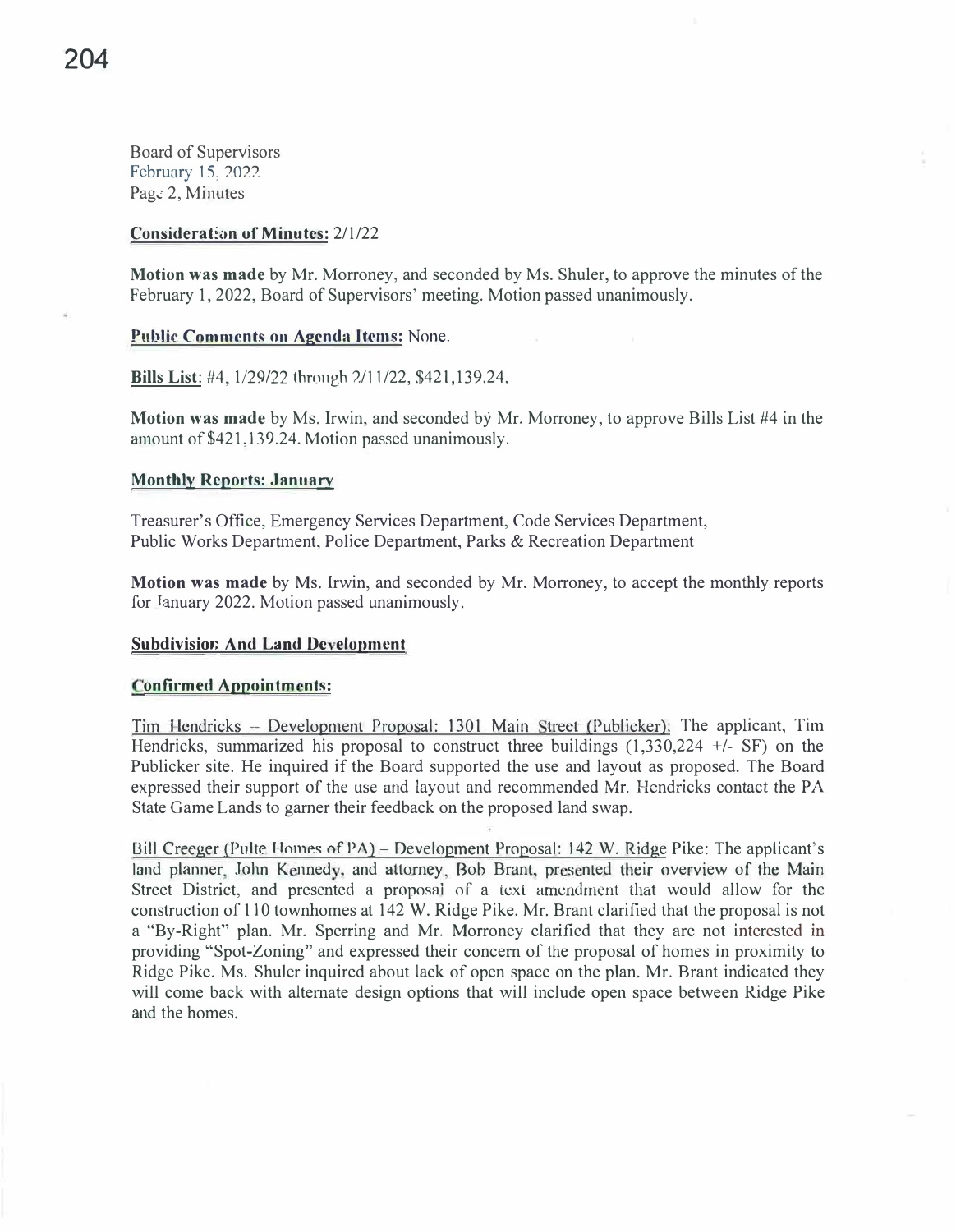Board of Supervisors February 15, 2022 Page 3, Minutes

#### **Development Project:**

Name/File No.: Location: Review Phase: Scott Kia Dealership (#21-08) 82 Buckwalter Road Preliminary Resolution

Mr. McCloskey stated that the applicant's attorney, Rob Lewis, misspoke at the last meeting. He clarified that the trees were removed by the developer, not PennDOT. Attorney, Robert Tucker, who is a colleague of Rob Lewis, was present and verified Mr. McCloskey's findings.

**Motion was made** by Mr. McCloskey, and seconded by Ms. Shuler, to approve the Preliminary Resolution for SLD #21-08 (P), granting Preliminary approval for the Scott Kia Dealership SLD project. Motion passed unanimously.

#### **Extension:**

Buckman's Lot Line Adjustment (#21-10): Extended to 6/17/22

**Motion was made** by Ms. Shuler, and seconded by Mr. Morroney, to accept the development time review extension. Motion passed unanimously.

#### **Old Business**

Discussion - Grant Applications: Mr. Kerr reviewed 2022 grant program options with the Board. It was the consensus of the Board to focus recreation/planning grants on the Limerick Community Park first, and then playground improvements and last the Comprehensive Plan. Regarding trail/connectivity grants, the Board stated that connecting more neighborhoods to the PECO Trail should be the top priority of grant applications. Mr. McCloskey inquired if there are any parking areas for the PECO trail? Mr. Kerr explained that there is no parking at this time because the PECO trail is not intended to be a destination trail like that of the Perkiomen Creek or Schuylkill River Trail systems.

#### **New Business**

Appointment - Deputy Fire Marshal & Deputy Emergency Management Coordinator:

**Motion was made** by Ms. Shuler, and seconded by Mr. Morroney, to appoint Matthew Markland as Deputy Fire Marshal and Deputy Emergency Management Coordinator for Limerick Township. Motion passed unanimously.

#### Appointment - Parks & Recreation Committee:

**Motion was made** by Ms. Irwin, and seconded by Mr. Morroney, to appoint Donna Godfrey to the Limerick Township Parks & Recreation Committee fulfilling a vacancy with term set to expire on December 31, 2022. Motion passed unanimously.

#### Authorization – Advertise PWD Project #22 – 01: Road Project:

**Motion was made** by Ms. Shuler, and seconded by Mr. Morroney, to authorize advertisement for PWD Project #22-01, as outlined in Bill Bradford's memo, dated February 8, 2022. Motion passed unanimously.

I - '

 $\mathbf{r}$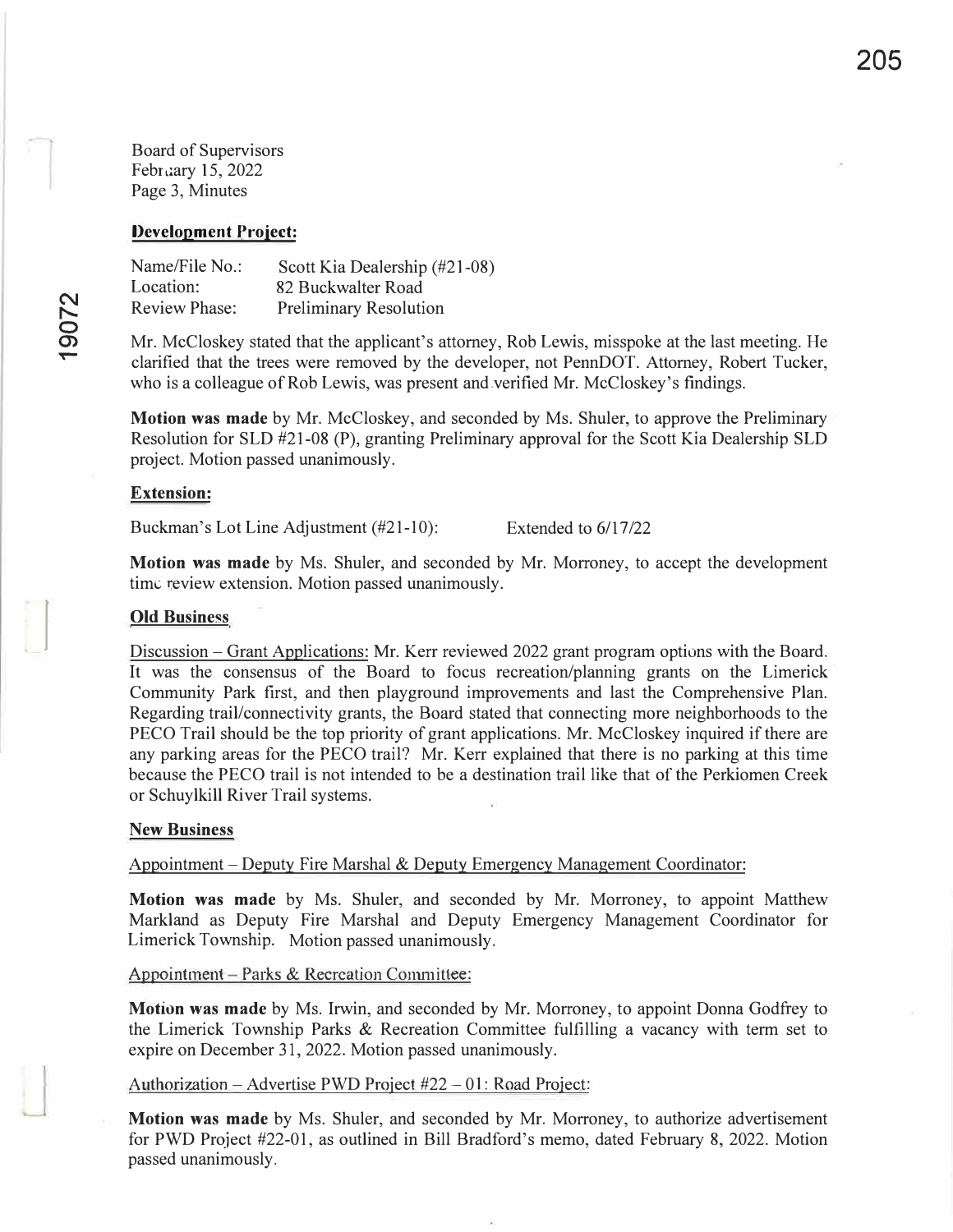Board of Supervisors Pebruary 15, 2022 Page 4, Minutes

#### **Zoning Hearing Board Advisories**

ZHB #22-03 Evergreen Development Group, LLC: 350 Evergreen Road: Mr. Kerr provided a history of the property, clarifying that the former tenant did not comply with the conditions of the existing Zoning Hearing Board decision and further explained that violations were sent to the Court in October, but no hearing has been scheduled. He indicated that the use is permitted by right but there are outstanding items required to be resolved to bring the property back into compliance. He concluded by indicating that a new tenant is interested in the property and willing to comply with all Zoning requirements and conditions. Discussion ensued. Mr. McCloskey expressed his frustration with the property owner and clarified his disagreement in allowing a tenant to operate without proper approvals.

**Motion was made** by Ms. Shuler, and seconded by Ms. Irwin, to remain neutral but authorize the Township Solicitor to send a letter requesting the Zoning Hearing Board members apply the existing conditions to the new application, if approved. Motion passed  $4 - 1$  with Mr. McCloskey opposing.

ZHB #22-04 Performance Food Centers: 59 Airport Road: The Board briefly discussed the application. it was the consensus of the Board to support the application.

**Manager's Report:** Mr. Kerr provided an update on: 1. Linfield bridge culvert; 2. PennDOT's progress in fixing the potholes on Lewis Road.

#### **Public Comments:**

W. Matthew Lewis (430 Navajo DR.) requested the Board do all they can do to prevent further development along Linfield Road to alleviate traffic volume concerns. Ms. Irwin empathized with Mr. Lewis and stressed the importance of resident feedback to her and the rest of the Board.

#### **Supervisor Comments:**

Ms. Irwin expressed her desire to begin planning for the Township's tri-centennial celebration.

Ms. Shuler read a statement honoring the Fire Department members who went above and beyond their call of duty during Hurricane Ida and were awarded an A ward of Merit. Recipients listed were Firefighter, Jameson Wendell; Captain, Bob Brock; Firefighter, Mike Kozera; Lieutenant, Tyler Miles; Assistant Chief, Bill Rumler; Lieutenant, Rich Flynn; Engineer, Austin Sergas; Firefighter, Vince Russell; Lieutenant, Scott Miles; Engineer, Ben Andes; Firefighter, Darlene Latchaw; Engineer, Christian Flynn.

Adjournm�nt: **motion was made** by Mr. Morroney, and seconded by Ms. Shuler, to adjourn the meeting at 8:24 P.M.

Respectfully submitted,

Respectiumy submitted,

Township Manager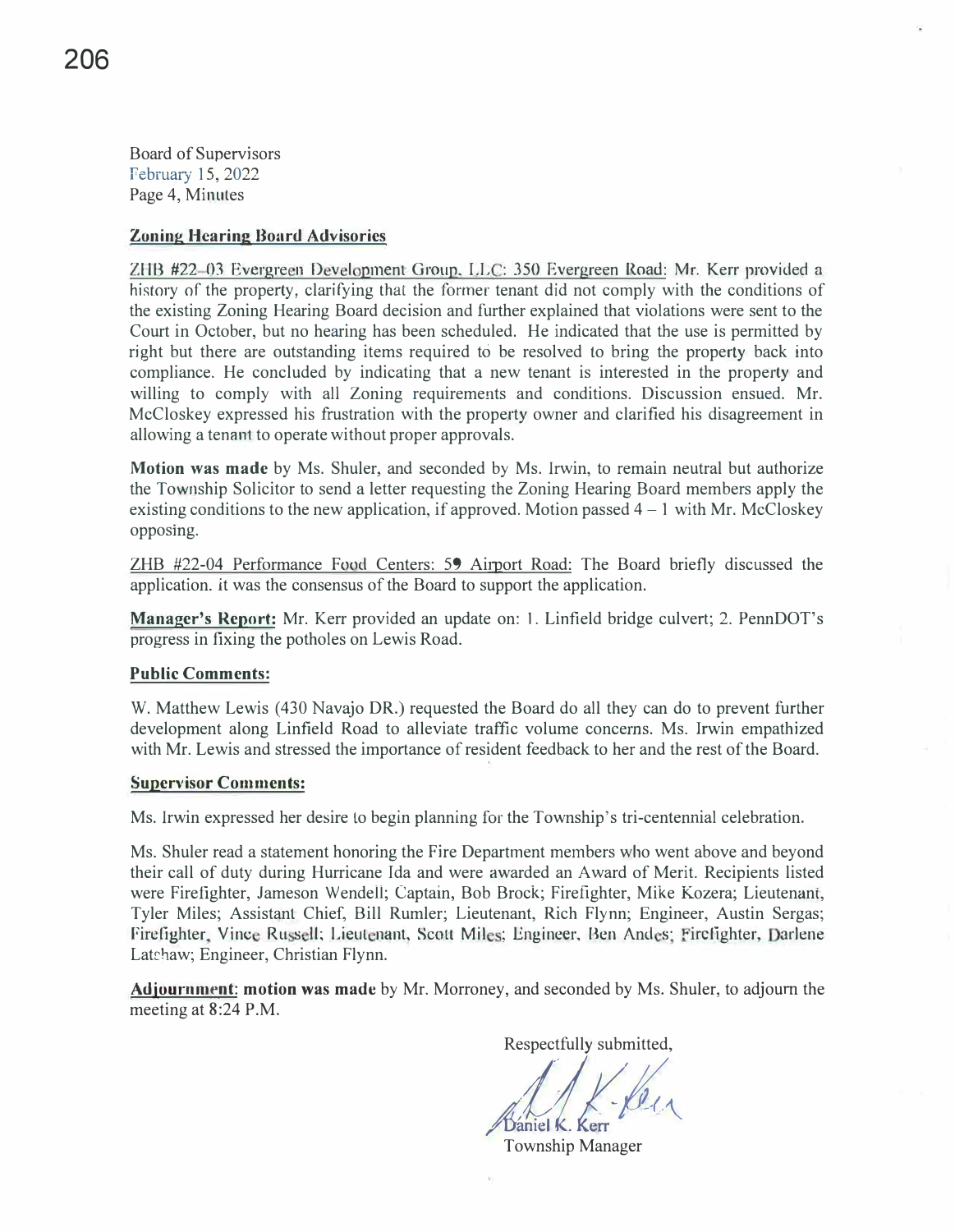

## **LIMERICK TOWNSHIP**

646 WEST RIDGE PIKE LIMERICK, PENNSYLVANIA 19468 �,LimcrickPA.org

**ADMINISTRATION OFFICES (610) 495-6432 FAX (610) 495-0353 FAX (610) 495-0952** 

> **POLICE DEPARTMENT (610) 495-7909 FAX (610) 495-5702**

#### **BOARD OF SUPERVISORS PUBLIC MEETING 15 FEBRUARY 2022, 7:00 P.M. -LIMERICK TOWNSHIP MUNICIPAL BUILDING**

#### **t--- AGENDA**

**� CALL TO ORDER** 

#### **PLEDGE OF ALLEGIANCE**

#### **OPENING COMMENTS/ ANNOUNCEMENTS**

- **► Executive Session Re:**
- **► This meeting is being recorded and live-streamed through the Limerick Township** Facebook page: (https://www.facebook.com/LimerickTownshipPA/).
- **► Receive important Township updates & alerts on your smart device:** 
	- Click "Notify Me" on the Township website for further instructions
	- Follow us on Twitter: *@limericktwp*
	- Like us on Facebook
- **► Office Closure:** In observance of Presidents' Day, the Twp. offices & Public Works Dept. will be closed Monday, February 21<sup>st</sup>
- **► Linfield Village Master· Plan Study Public Meeting:** Tuesday, March 15th at 7 PM;

#### **► Check the Twp. website and P&R FB Page for info. on upcoming Parks & Rec. events:**

- **Limerick Youth & Adult Coed NFL Flag Football Leagues:** Registration now open; Season begins April 23rd
- **Healthy Steps in Motion:** Every Tuesday, from March  $15<sup>th</sup> May 3<sup>rd</sup>$  at the Twp. Bldg.
- **Rapunzel Princess Party**: Sat., March 19<sup>th</sup> at 10 AM at the Twp. Bldg.; Tickets: \$15; Ages:  $1 - 7$ ; pre-reg. required
- **Sports Equipment Swap:** Sat., March 19th from 9 AM- 11 AM at Veterans Pavilion (Twp. Bldg.)
- **Coffee Talk for Seniors:** Wednesday, March 23<sup>rd</sup> from 9 AM 10 AM; Location: Arcadia at Limerick Pointe; Topic: ''Understanding Changes in Medicare"; presented by: Vlad Ethan Vaisman
- **Camp information, Counselor & CIT Applications:** Information available on the Township website and social media
- **Senior Winter Activity Packet:** Trivia, projects, games, & more; Free; Pickup at P&R Dept.
- **Camp Shamrock** & **Shamrock Adventures Summer Camp:** Registration Began February 1 **st**

 $\overline{\phantom{a}}$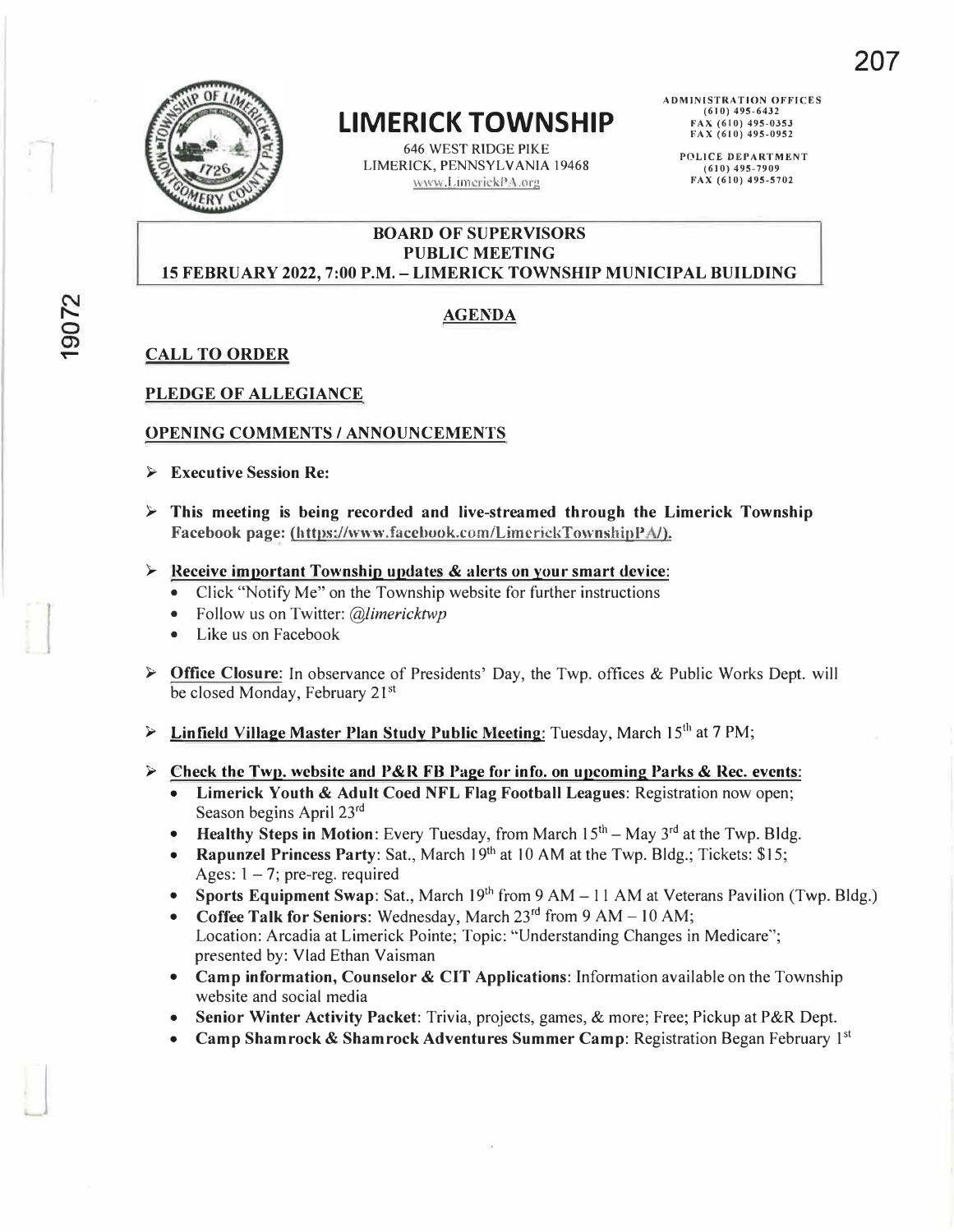Board of Supervisors February 15, 2022 Page 2, Agenda

#### **CONSIDERATION OF MINUTES:** 2/1/22

#### **PUBLIC COMMENTS ON AGENDA ITEMS**

**BILLS LIST:** #4, 1/29/22 through 2/11/22, \$421,139.24.

#### **MONTHLY REPORTS: JANUARY**

Treasurer's Office Emergency Services Department Code Services Department Public Works Department Police Department Parks & Recreation Department

#### **SUBDIVISION AND LAND DEVELOPMENT**

#### **Confirmed Appointments:**

Tim Hendricks- Development Proposal: 1301 Main Street (Publicker)

Bill Creeger (Pulte Homes of PA) - Development Proposal: 142 W. Ridge Pike

#### **Development Project:**

Name/File No.: Location: Review Phase: Scott Kia Dealership (#21-08) 82 Buckwalter Road Preliminary Plan Resolution

#### **Extension:**

Buckman's Lot Line Adjustment (#21-10):

Extended to  $6/17/22$ 

#### **OLD BUSINESS**

 $D$ iscussion – Grant Applications

#### **NEW BUSINESS**

Appointment - Deputy Fire Marshal & Deputy Emergency Management Coordinator Appointment - Parks & Recreation Committee Authorization - Advertise PWD Project #22 - 01: Road Project